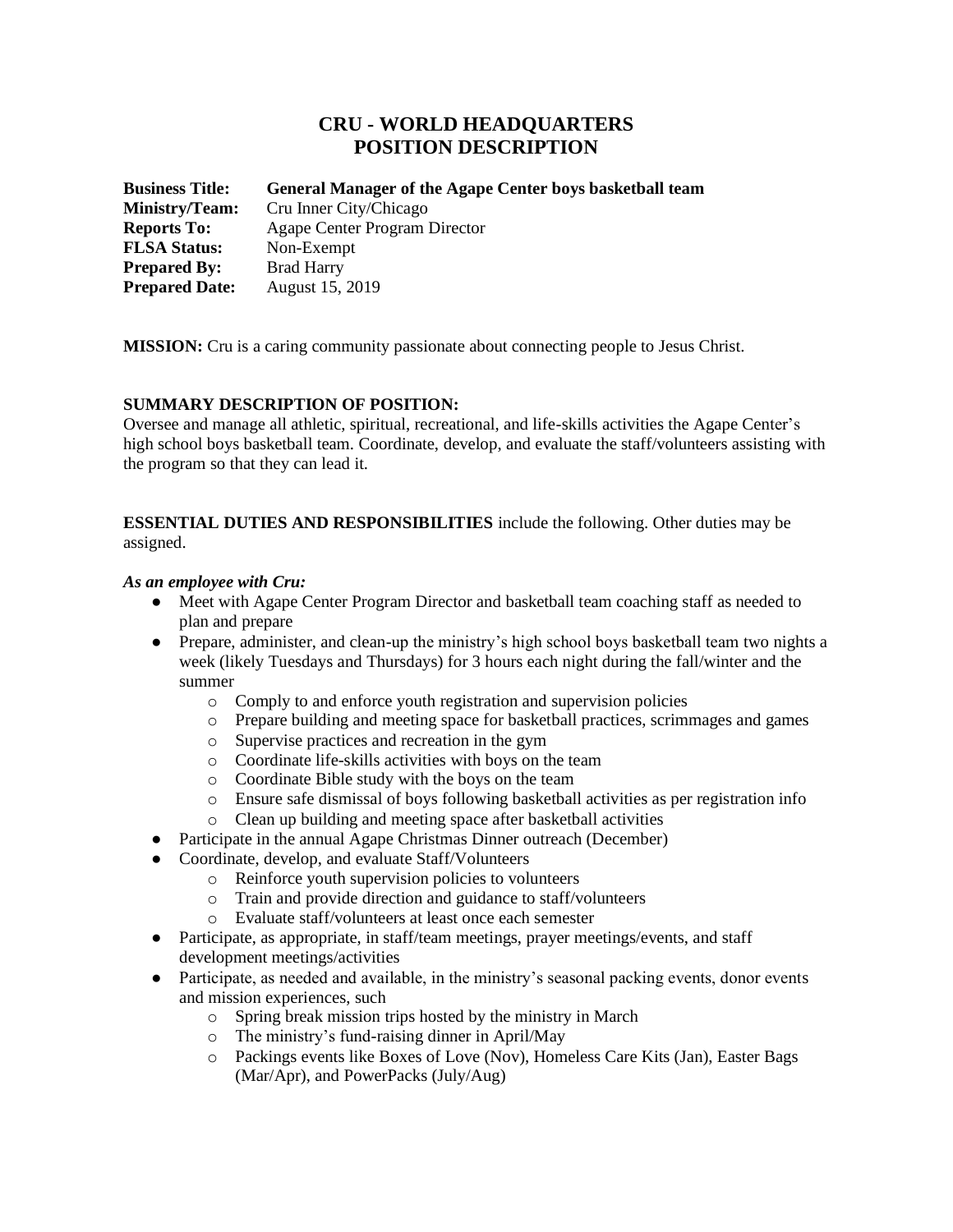### **OTHER FUNCTIONS (Non-essential)**

- Demonstrate and model personal spiritual discipline and assist in the development of an environment on the team where individual team members grow in their own Christian walks.
- Personal development engage in the Staff Development process, including creating and implementing a Professional Development Plan, and Position Focus sheet, targeting areas of growth
- Perform related duties or special projects as assigned.

# **SUPERVISORY RESPONSIBILITIES**

This job would entail on-going supervision and development of Cru staff/volunteers assisting with the boys basketball team. While leading the basketball team program, other staff/volunteers would assist this person and report to this person for that particular program.

# **QUALIFICATIONS**

To perform this job successfully, an individual must be able to perform each essential duty satisfactorily. The requirements listed below are representative of the knowledge, skill, and/or ability required. Reasonable accommodations may be made to enable individuals with disabilities to perform the essential functions.

# **KNOWLEDGE OF:**

- Personable, friendly demeanor
- Oral and written communication skills
- Educating children individually and in a group setting
- Youth basketball practices, plays, and game plans
- Aptitude for using computers, Internet technology, and social media
- Social, economic, educational, political, and justice issues facing those in Chicago

### **ABILITY TO:**

- Communicate schedules, assignments, and plans to staff/volunteers, players, and parents
- Analyze situations accurately and adopt an effective course of action
- Identify and initiate tasks and procedure to help facilitate efficiency and stewardship
- Establish and maintain cooperative and effective working relationships with others
- Meet schedule and time lines
- Plan and organize work
- Supervise and train volunteers
- Effectively share the gospel and follow-up new believers
- Develop and follow a lesson plan and a practice plan
- Develop and lead Bible studies for children and/or teens
- Use Google apps proficiently, such as Gmail, Calendar, Docs, Sheets, Forms, and Slides

### **EDUCATION and/or EXPERIENCE**

Associate degree or similar education/experience in educating teenagers. Experience coaching